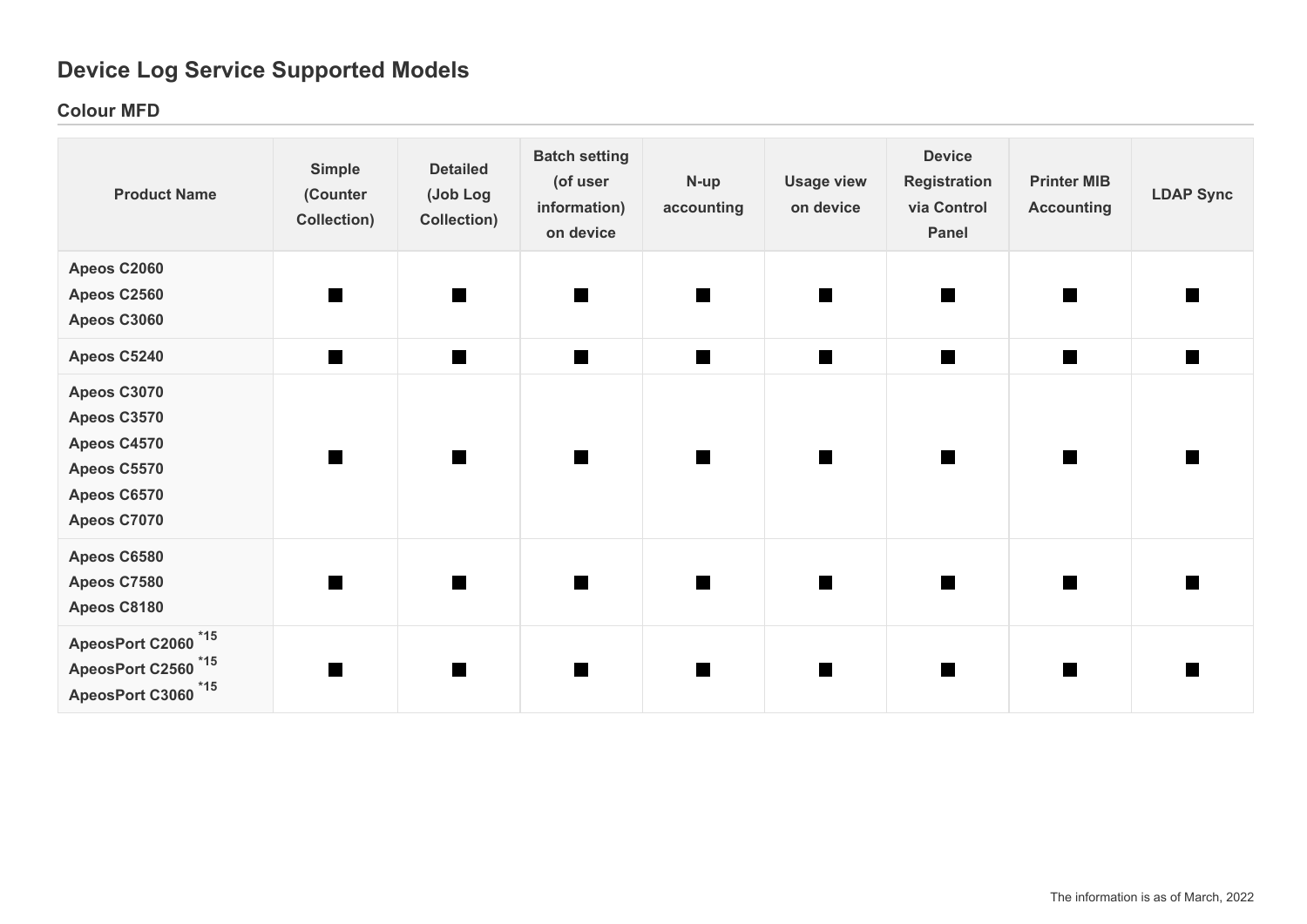| <b>Product Name</b>                                                                                                                                                                                | <b>Simple</b><br>(Counter<br><b>Collection)</b> | <b>Detailed</b><br>(Job Log<br>Collection) | <b>Batch setting</b><br>(of user<br>information)<br>on device | N-up<br>accounting             | <b>Usage view</b><br>on device | <b>Device</b><br><b>Registration</b><br>via Control<br><b>Panel</b> | <b>Printer MIB</b><br><b>Accounting</b> | <b>LDAP Sync</b>    |
|----------------------------------------------------------------------------------------------------------------------------------------------------------------------------------------------------|-------------------------------------------------|--------------------------------------------|---------------------------------------------------------------|--------------------------------|--------------------------------|---------------------------------------------------------------------|-----------------------------------------|---------------------|
| ApeosPort C3070 <sup>*15</sup><br>$*15$<br>ApeosPort C3570<br>ApeosPort C4570 <sup>*15</sup><br>ApeosPort C5570 <sup>*15</sup><br>ApeosPort C6570 <sup>*15</sup><br>ApeosPort C7070 <sup>*15</sup> |                                                 | $\blacksquare$                             | $\blacksquare$                                                |                                | $\blacksquare$                 | $\blacksquare$                                                      |                                         |                     |
| ApeosPort-IV C2270 <sup>*1</sup><br>ApeosPort-IV C3370 <sup>*1</sup><br>ApeosPort-IV C3371*1<br>ApeosPort-IV C4470 <sup>*1</sup><br>ApeosPort-IV C5570 <sup>*1</sup>                               |                                                 | N/A                                        | N/A                                                           | N/A                            | $*5 *6$                        | N/A                                                                 | N/A                                     | N/A                 |
| ApeosPort-IV C2275 <sup>*2</sup><br>ApeosPort-IV C3373 <sup>*2</sup><br>ApeosPort-IV C3375 <sup>*2</sup><br>ApeosPort-IV C4475 <sup>*2</sup><br>ApeosPort-IV C5575 <sup>*2</sup>                   |                                                 | $\overline{\phantom{a}}^{*3}$              | N/A                                                           | *4<br><b>The Second Second</b> | $\overline{\phantom{a}}^{*6}$  | N/A                                                                 | N/A                                     | *3                  |
| <b>ApeosPort-V C2275</b><br>ApeosPort-V C3373<br>ApeosPort-V C3375<br>ApeosPort-V C4475<br>ApeosPort-V C5575<br>ApeosPort-V C6675<br><b>ApeosPort-V C7775</b>                                      | <b>The Second Second</b>                        | $\blacksquare$ <sup>*7</sup>               | N/A                                                           | *4                             | <b>The Second Second</b>       | $\bullet$ <sup>*8</sup>                                             | N/A                                     | <b>In the first</b> |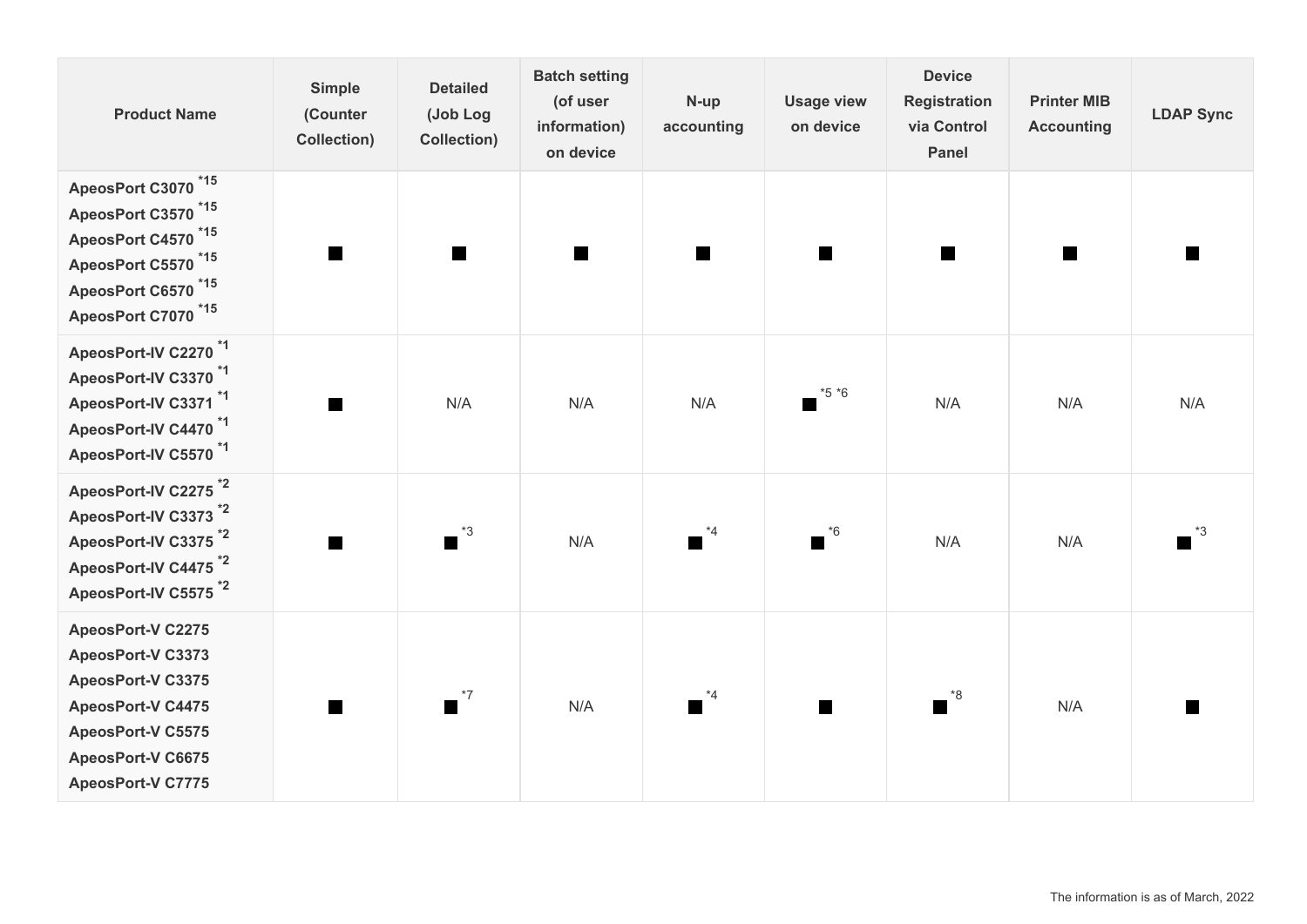| <b>Product Name</b>                                                                                                                                                                           | <b>Simple</b><br>(Counter<br><b>Collection)</b> | <b>Detailed</b><br>(Job Log<br>Collection) | <b>Batch setting</b><br>(of user<br>information)<br>on device | N-up<br>accounting | <b>Usage view</b><br>on device | <b>Device</b><br><b>Registration</b><br>via Control<br><b>Panel</b> | <b>Printer MIB</b><br><b>Accounting</b> | <b>LDAP Sync</b> |
|-----------------------------------------------------------------------------------------------------------------------------------------------------------------------------------------------|-------------------------------------------------|--------------------------------------------|---------------------------------------------------------------|--------------------|--------------------------------|---------------------------------------------------------------------|-----------------------------------------|------------------|
| <b>ApeosPort-V C2276</b><br>ApeosPort-V C3374<br>ApeosPort-V C3376<br>ApeosPort-V C4476<br>ApeosPort-V C5576<br>ApeosPort-V C6676<br>ApeosPort-V C7776                                        | <b>The Second</b>                               | *9<br>M.                                   | $\blacksquare$                                                | <b>COL</b>         |                                | *9                                                                  | N/A                                     |                  |
| ApeosPort-V C3320                                                                                                                                                                             | $\blacksquare$                                  | $*10$<br><b>The State</b>                  | N/A                                                           | $*4$<br>П          | $\blacksquare$                 | $*11$                                                               | N/A                                     | ш                |
| ApeosPort-V C5580<br>ApeosPort-V C6680<br>ApeosPort-V C7780                                                                                                                                   | <b>The Second</b>                               | $*12$                                      | N/A                                                           | $*4$<br>m          | I III                          | $*13$                                                               | N/A                                     |                  |
| ApeosPort-V C5585<br>ApeosPort-V C6685<br>ApeosPort-V C7785                                                                                                                                   |                                                 | $*14$                                      | $\overline{\phantom{a}}$                                      |                    | I III                          | $*14$                                                               | N/A                                     |                  |
| ApeosPort-VI C2271 *15<br>ApeosPort-VI C3370 <sup>*15</sup><br>ApeosPort-VI C3371 *15<br>ApeosPort-VI C4471 *15<br>ApeosPort-VI C5571 *15<br>ApeosPort-VI C6671 *15<br>ApeosPort-VI C7771 *15 | <b>COL</b>                                      |                                            | <b>The State</b>                                              | <b>COL</b>         |                                |                                                                     | m                                       |                  |
| ApeosPort-VII C3321 *15<br>ApeosPort-VII C4421 *15                                                                                                                                            |                                                 |                                            |                                                               |                    |                                |                                                                     | m                                       |                  |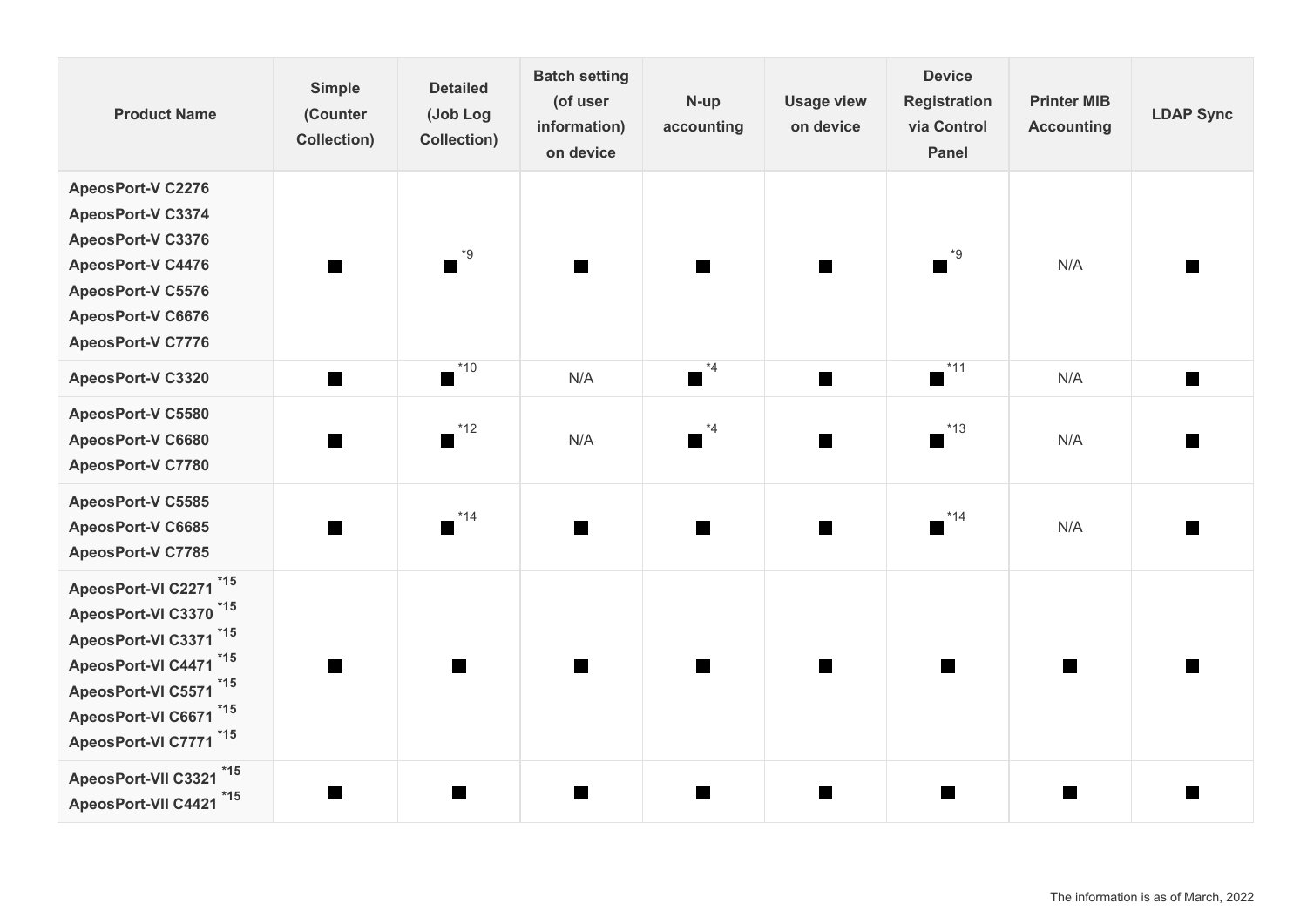| <b>Product Name</b>                                                                                                                                                                                  | <b>Simple</b><br>(Counter<br><b>Collection)</b> | <b>Detailed</b><br>(Job Log<br>Collection) | <b>Batch setting</b><br>(of user<br>information)<br>on device | N-up<br>accounting                        | <b>Usage view</b><br>on device | <b>Device</b><br><b>Registration</b><br>via Control<br><b>Panel</b> | <b>Printer MIB</b><br><b>Accounting</b> | <b>LDAP Sync</b>        |
|------------------------------------------------------------------------------------------------------------------------------------------------------------------------------------------------------|-------------------------------------------------|--------------------------------------------|---------------------------------------------------------------|-------------------------------------------|--------------------------------|---------------------------------------------------------------------|-----------------------------------------|-------------------------|
| ApeosPort-VII C2273 *15<br>ApeosPort-VII C3372 <sup>*15</sup><br>ApeosPort-VII C3373 *15<br>ApeosPort-VII C4473 *15<br>ApeosPort-VII C5573 *15<br>ApeosPort-VII C6673 *15<br>ApeosPort-VII C7773 *15 | $\blacksquare$                                  | H.                                         | <b>The State</b>                                              | m                                         | <b>The Second Second</b>       | <b>The Second</b>                                                   | m.                                      |                         |
| ApeosPort-VII C5588 *16<br>ApeosPort-VII C6688 *16<br>ApeosPort-VII C7788 *16                                                                                                                        |                                                 | E                                          |                                                               |                                           |                                |                                                                     | <b>STAR</b>                             |                         |
| DocuCentre-IV C2263 <sup>*17</sup><br>DocuCentre-IV C2265 <sup>*17</sup>                                                                                                                             | $\blacksquare$                                  | $^*3$<br>$\blacksquare$                    | N/A                                                           | $^{\ast}4$<br>$\mathcal{L}_{\mathcal{A}}$ | $\overline{\phantom{a}}^{*6}$  | N/A                                                                 | N/A                                     | $^*3$<br>$\blacksquare$ |
| DocuCentre-IV C2263 N                                                                                                                                                                                | $\blacksquare$                                  | N/A                                        | N/A                                                           | N/A                                       | ш                              | N/A                                                                 | N/A                                     | N/A                     |
| DocuCentre-IV C2270 <sup>*1</sup><br>DocuCentre-IV C3370 <sup>*1</sup><br>DocuCentre-IV C3371 <sup>*1</sup><br>DocuCentre-IV C4470 <sup>*1</sup><br>DocuCentre-IV C5570 <sup>*1</sup>                | ш                                               | N/A                                        | N/A                                                           | N/A                                       | N/A                            | N/A                                                                 | N/A                                     | N/A                     |
| DocuCentre-IV C2275 <sup>*2</sup><br>DocuCentre-IV C3373 <sup>*2</sup><br>DocuCentre-IV C3375 <sup>*2</sup><br>DocuCentre-IV C4475 <sup>*2</sup><br>DocuCentre-IV C5575 <sup>*2</sup>                |                                                 | $*3$                                       | N/A                                                           | $*_{4}$                                   | $*6$                           | N/A                                                                 | N/A                                     | *3                      |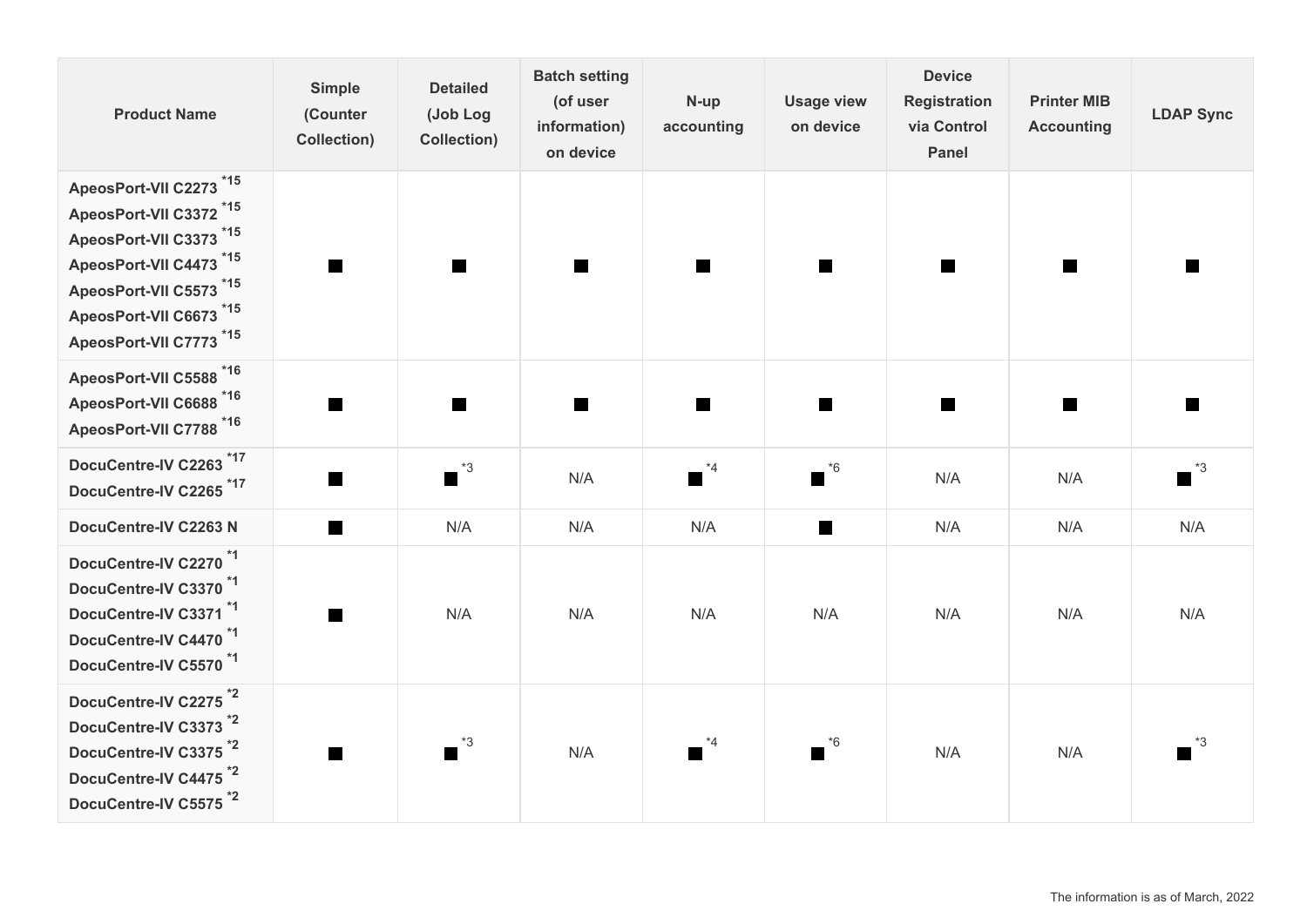| <b>Product Name</b>                                                                                                                                                                              | <b>Simple</b><br>(Counter<br><b>Collection)</b> | <b>Detailed</b><br>(Job Log<br><b>Collection)</b> | <b>Batch setting</b><br>(of user<br>information)<br>on device | N-up<br>accounting | <b>Usage view</b><br>on device | <b>Device</b><br><b>Registration</b><br>via Control<br><b>Panel</b> | <b>Printer MIB</b><br><b>Accounting</b> | <b>LDAP Sync</b> |
|--------------------------------------------------------------------------------------------------------------------------------------------------------------------------------------------------|-------------------------------------------------|---------------------------------------------------|---------------------------------------------------------------|--------------------|--------------------------------|---------------------------------------------------------------------|-----------------------------------------|------------------|
| DocuCentre-V C2263<br><b>DocuCentre-V C2265</b>                                                                                                                                                  | $\blacksquare$                                  | $*18$<br>a s                                      | $\blacksquare$                                                | $*4$               | m.                             | $*18$                                                               | N/A                                     | $*18$            |
| <b>DocuCentre-V C2275</b><br>DocuCentre-V C3373<br>DocuCentre-V C3375<br><b>DocuCentre-V C4475</b><br><b>DocuCentre-V C5575</b><br><b>DocuCentre-V C6675</b><br><b>DocuCentre-V C7775</b>        | <b>The Second</b>                               | $*7$                                              | N/A                                                           | $*4$               |                                | . *8                                                                | N/A                                     |                  |
| <b>DocuCentre-V C2276</b><br>DocuCentre-V C3374<br><b>DocuCentre-V C3376</b><br><b>DocuCentre-V C4476</b><br><b>DocuCentre-V C5576</b><br><b>DocuCentre-V C6676</b><br><b>DocuCentre-V C7776</b> |                                                 | $e^*$                                             | H.                                                            |                    | I T                            |                                                                     | N/A                                     |                  |
| DocuCentre-V C5580<br>DocuCentre-V C6680<br><b>DocuCentre-V C7780</b>                                                                                                                            |                                                 | $*12$<br><b>STAR</b>                              | N/A                                                           | $^*4$              |                                | $^*13$                                                              | N/A                                     |                  |
| <b>DocuCentre-V C5585</b><br><b>DocuCentre-V C6685</b><br><b>DocuCentre-V C7785</b>                                                                                                              |                                                 | $*14$<br>a s                                      |                                                               | ш                  | I II                           | $*14$                                                               | N/A                                     |                  |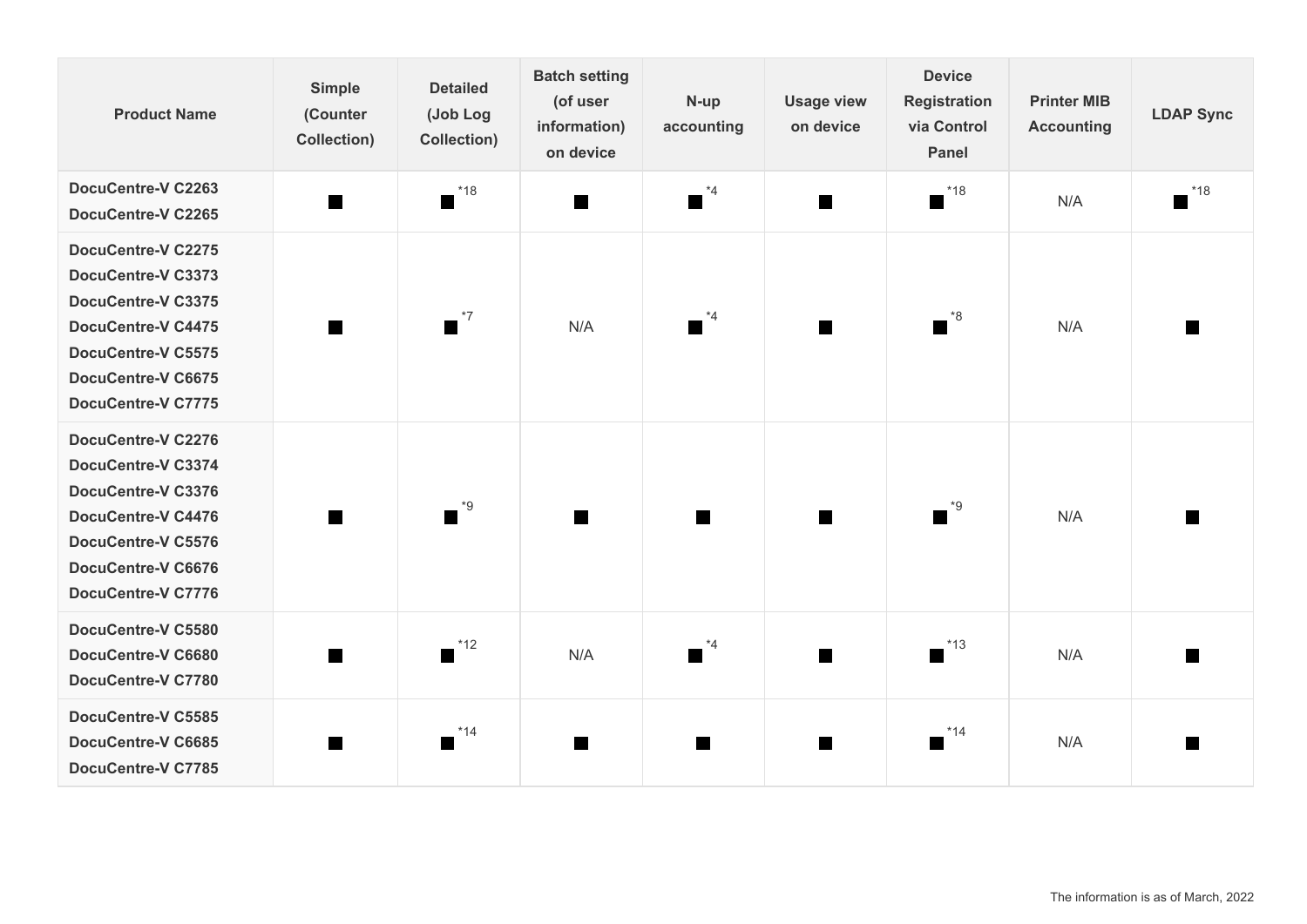| <b>Product Name</b>                                                                                                                                                                                                                              | Simple<br>(Counter<br><b>Collection)</b> | <b>Detailed</b><br>(Job Log<br><b>Collection</b> ) | <b>Batch setting</b><br>(of user<br>information)<br>on device | N-up<br>accounting | <b>Usage view</b><br>on device | <b>Device</b><br><b>Registration</b><br>via Control<br><b>Panel</b> | <b>Printer MIB</b><br><b>Accounting</b> | <b>LDAP Sync</b> |
|--------------------------------------------------------------------------------------------------------------------------------------------------------------------------------------------------------------------------------------------------|------------------------------------------|----------------------------------------------------|---------------------------------------------------------------|--------------------|--------------------------------|---------------------------------------------------------------------|-----------------------------------------|------------------|
| DocuCentre-VI C2271 <sup>*15</sup><br>DocuCentre-VI C3370 <sup>*15</sup><br>DocuCentre-VI C3371 *15<br>DocuCentre-VI C4471 <sup>*15</sup><br>DocuCentre-VI C5571 <sup>*15</sup><br>DocuCentre-VI C6671 <sup>*15</sup><br>DocuCentre-VI C7771 *15 |                                          |                                                    |                                                               |                    |                                |                                                                     |                                         |                  |
| DocuCentre-VII C2273 <sup>*15</sup><br>DocuCentre-VII C3372 <sup>*15</sup><br>DocuCentre-VII C3373 <sup>*15</sup><br>DocuCentre-VII C4473 *15<br>DocuCentre-VII C5573 *15<br>DocuCentre-VII C6673 *15<br>DocuCentre-VII C7773 <sup>*15</sup>     |                                          |                                                    |                                                               |                    |                                |                                                                     |                                         |                  |
| DocuCentre-VII C5588 *16<br>DocuCentre-VII C6688 *16<br>DocuCentre-VII C7788 *16                                                                                                                                                                 |                                          |                                                    |                                                               |                    |                                |                                                                     |                                         |                  |

Note: Products for sale may differ according to country or region. For more information, please contact the FUJIFILM Business Innovation office or authorized dealers in each country/region.

- Note: Simple (Counter Collection) is available only when [Local Authentication] is selected in [Authentication Settings].
- Note: The conditions above are satisfied when the device is equipped with a network port (Printer Kit) and is capable of TCP/IP communication.
- Note: Subscription to EP-BB MFD management service is required to start the Device Log Service.
- Note: Our customer engineer will make the necessary settings for EP-BB on the device unit based on customer demand.
- Note: Supported models and product specifications are subject to change due to improvements without prior notice.
- Note: Multifunction Device Linkage Tool is required to view usage on devices.
- \*1: Models with 2 GB memory and Controller ROM require ver. 1.104.17 or higher.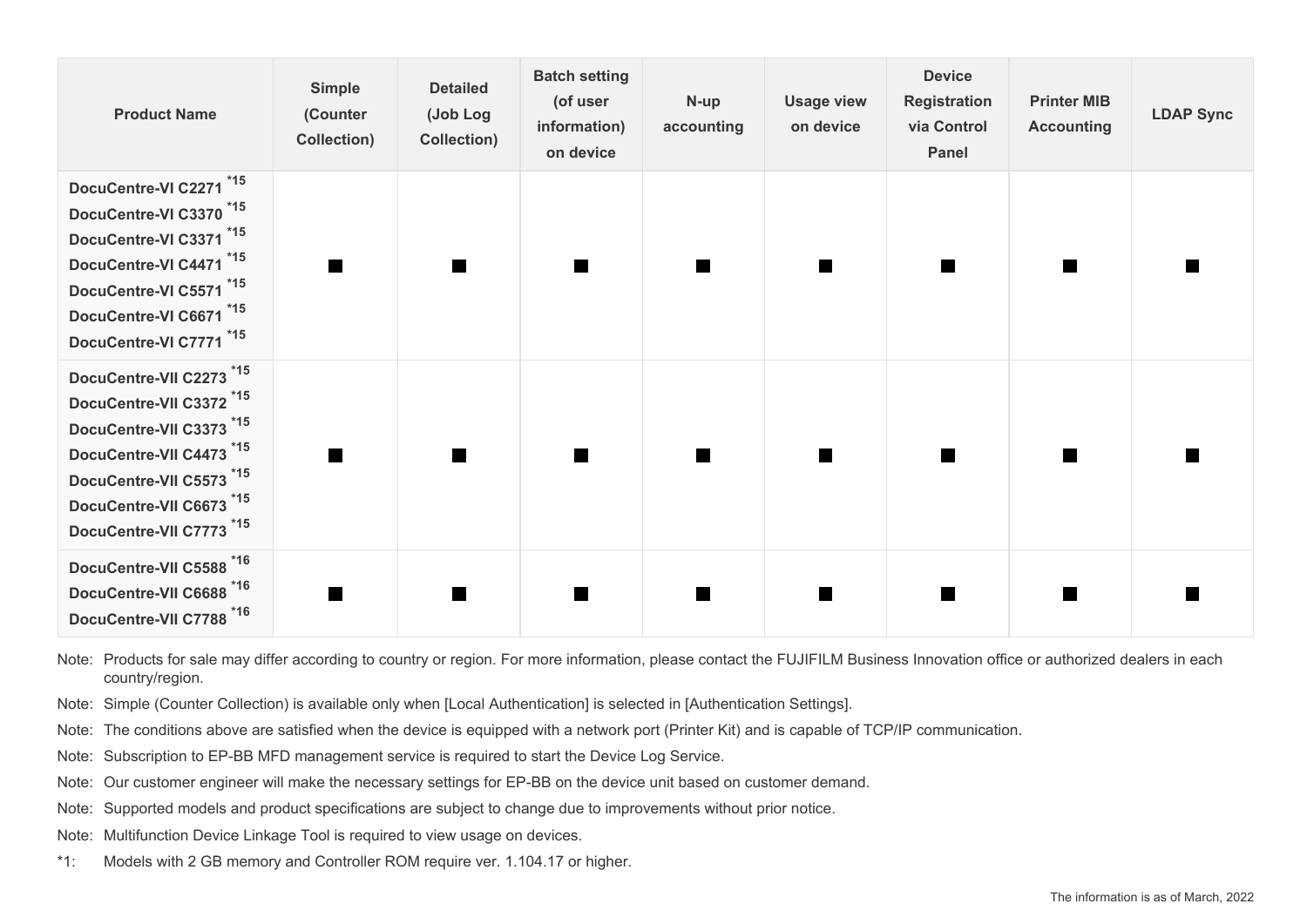- \*2: Controller ROM should be ver. 1.0.2 or higher.
- \*3: Extensible Customization Kit is required. Other options may be required for installation depending on the model.
- \*4: N-up accounting is available for Detailed Notification (Job Log Collection) but not for Simple Notification (Counter Collection).
- \*5: External Access Kit is required. Not available in the network environment where proxy authentication is performed via a proxy server.
- \*6: Multifunction Device Control Panel is displayed in full screen size only.
- \*7: Controller ROM should be ver. 1.5.4 or higher for early models and ver. 2.3.3 or higher for late (T2) models.
- \*8: Controller ROM should be ver. 1.3.28 or higher for early models and ver. 2.1.17 or higher for late (T2) models.
- \*9: Controller ROM should be ver. 1.3.4 or higher.
- \*10: Controller ROM should be ver. 1.4.3 or higher.
- \*11: Controller ROM should be ver. 1.2.7 or higher.
- \*12: Controller ROM should be ver. 1.5.4 or higher for early models and ver. 2.1.16 or higher for late (T2) models.
- \*13: Controller ROM should be ver. 1.3.27 or higher for early models and ver. 2.1.16 or higher for late models.
- \*14: Controller ROM should be ver. 1.4.4 or higher.
- \*15: Controller ROM should be ver. 1.60.1 or higher.
- \*16: Controller ROM should be ver. 1.60.0 or higher.
- \*17: Controller ROM should be ver. 1.131.2 or higher.
- \*18: Controller ROM should be ver. 1.2.10 or higher.

### **Mono MFD**

| <b>Product Name</b>                                         | Simple<br>(Counter<br>Collection) | <b>Detailed</b><br>(Job Log<br>Collection) | <b>Batch setting</b><br>(of user<br>information)<br>on device | N-up<br>accounting | <b>Usage view</b><br>on device | <b>Device</b><br><b>Registration</b><br>via Control<br>Panel | <b>Printer MIB</b><br><b>Accounting</b> | <b>LDAP Sync</b> |
|-------------------------------------------------------------|-----------------------------------|--------------------------------------------|---------------------------------------------------------------|--------------------|--------------------------------|--------------------------------------------------------------|-----------------------------------------|------------------|
| <b>Apeos 2560</b><br><b>Apeos 3060</b><br><b>Apeos 3560</b> | $\blacksquare$                    | $\blacksquare$                             | $\blacksquare$                                                | $\blacksquare$     | П                              | $\blacksquare$                                               |                                         |                  |
| <b>Apeos 4570</b><br><b>Apeos 5570</b>                      | $\blacksquare$                    | $\blacksquare$                             | $\blacksquare$                                                | $\blacksquare$     |                                | $\blacksquare$                                               |                                         | H                |
| <b>Apeos 6340</b>                                           |                                   |                                            |                                                               |                    |                                |                                                              |                                         |                  |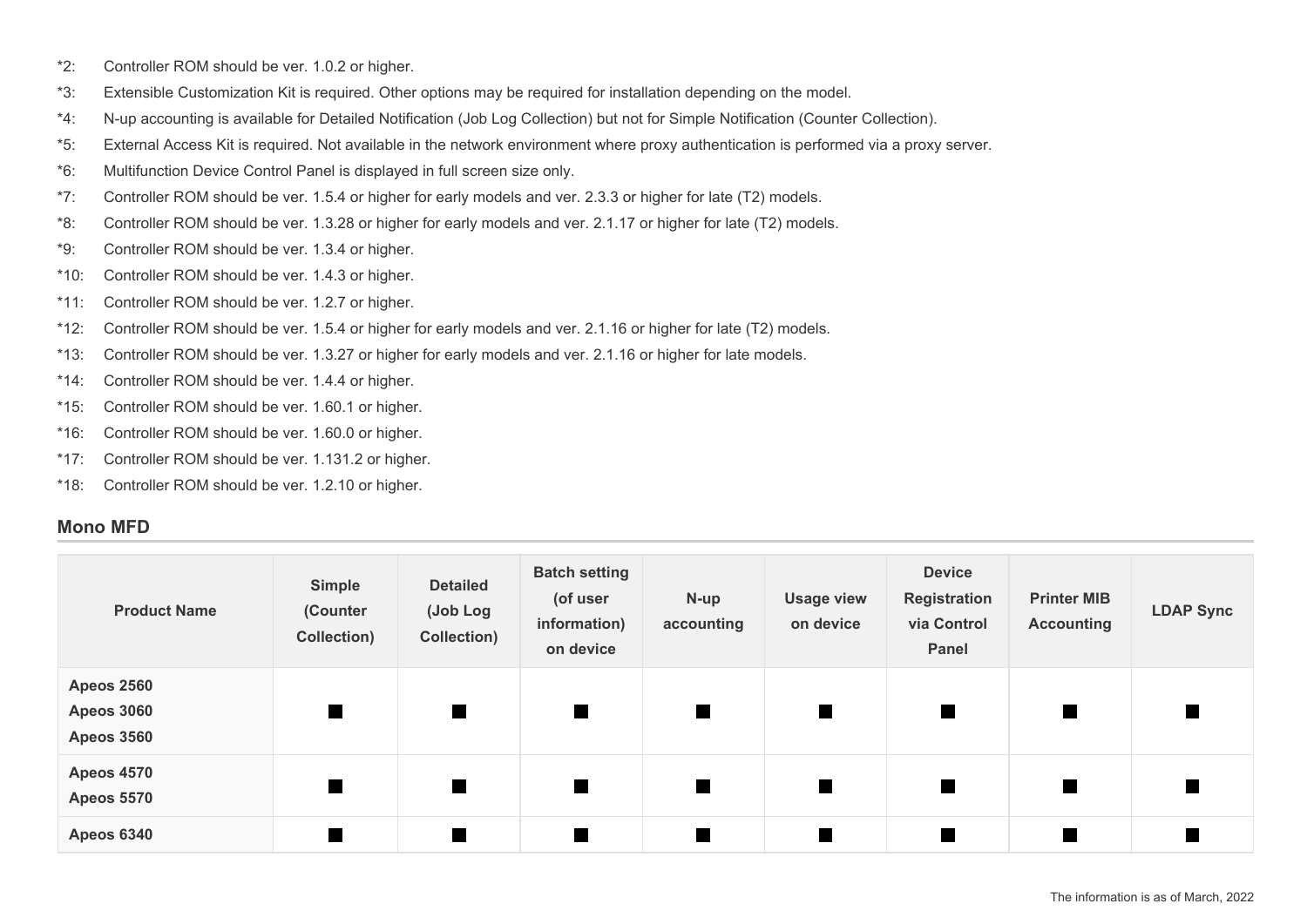| <b>Product Name</b>                                                                          | <b>Simple</b><br>(Counter<br><b>Collection)</b> | <b>Detailed</b><br>(Job Log<br><b>Collection)</b> | <b>Batch setting</b><br>(of user<br>information)<br>on device | N-up<br>accounting           | <b>Usage view</b><br>on device | <b>Device</b><br><b>Registration</b><br>via Control<br>Panel | <b>Printer MIB</b><br><b>Accounting</b> | <b>LDAP Sync</b>              |
|----------------------------------------------------------------------------------------------|-------------------------------------------------|---------------------------------------------------|---------------------------------------------------------------|------------------------------|--------------------------------|--------------------------------------------------------------|-----------------------------------------|-------------------------------|
| ApeosPort 2560 <sup>*9</sup><br>ApeosPort 3060 <sup>*9</sup><br>ApeosPort 3560 <sup>*9</sup> | <b>The State</b>                                | <b>Ta</b>                                         | $\blacksquare$                                                | m.                           | <b>Ta</b>                      | $\blacksquare$                                               | ш                                       | a se                          |
| ApeosPort 4570 <sup>*9</sup><br>ApeosPort 5570 <sup>*9</sup>                                 | <b>The State</b>                                | $\blacksquare$                                    | $\blacksquare$                                                | n                            | $\blacksquare$                 | $\blacksquare$                                               | $\blacksquare$                          |                               |
| ApeosPort-IV 6080 <sup>*1</sup><br>ApeosPort-IV 7080 <sup>*1</sup>                           | <b>The State</b>                                | $^*2$<br>$\blacksquare$                           | N/A                                                           | $^{\ast}3$<br>П              | $^*4$<br>$\blacksquare$        | N/A                                                          | N/A                                     | $^*2$<br>H                    |
| ApeosPort-V 2060<br>ApeosPort-V 3060<br>ApeosPort-V 3065                                     | a se                                            | H                                                 | $\Box$                                                        | m                            | H                              | N/A                                                          | N/A                                     |                               |
| ApeosPort-V 4020                                                                             | H                                               | $^*$ 5<br>$\blacksquare$                          | N/A                                                           | $^{\ast}3$<br>$\blacksquare$ |                                | $^*6$<br>$\blacksquare$                                      | N/A                                     | H                             |
| ApeosPort-V 4070<br>ApeosPort-V 5070                                                         |                                                 | <b>Ta</b>                                         | $\Box$                                                        | ■                            | $\blacksquare$                 | $\overline{\phantom{a}}^{*7}$                                | N/A                                     |                               |
| ApeosPort-V 6080<br>ApeosPort-V 7080                                                         | <b>The Second</b>                               | $\blacksquare$                                    | $\Box$                                                        | T.                           | $\blacksquare$                 | $\overline{\phantom{a}}^{*7}$                                | N/A                                     |                               |
| ApeosPort-VII 4021 <sup>*9</sup><br>ApeosPort-VII 5021 *9                                    |                                                 | $\blacksquare$                                    | H                                                             | П                            | $\blacksquare$                 | $\blacksquare$                                               | $\blacksquare$                          | H                             |
| DocuCentre-IV 6080 <sup>*1</sup><br>DocuCentre-IV 7080 <sup>*1</sup>                         | $\blacksquare$                                  | $\overline{\phantom{a}}^{*2}$                     | N/A                                                           | $^{\ast}3$<br>$\blacksquare$ | $*_{4}$<br>$\blacksquare$      | N/A                                                          | N/A                                     | $\overline{\phantom{a}}^{*2}$ |
| DocuCentre-V 2060<br>DocuCentre-V 3060<br>DocuCentre-V 3065                                  |                                                 | $^{\ast}8$<br><b>The State</b>                    | H                                                             | m                            | H                              | $8*$                                                         | N/A                                     | *8<br><b>The State</b>        |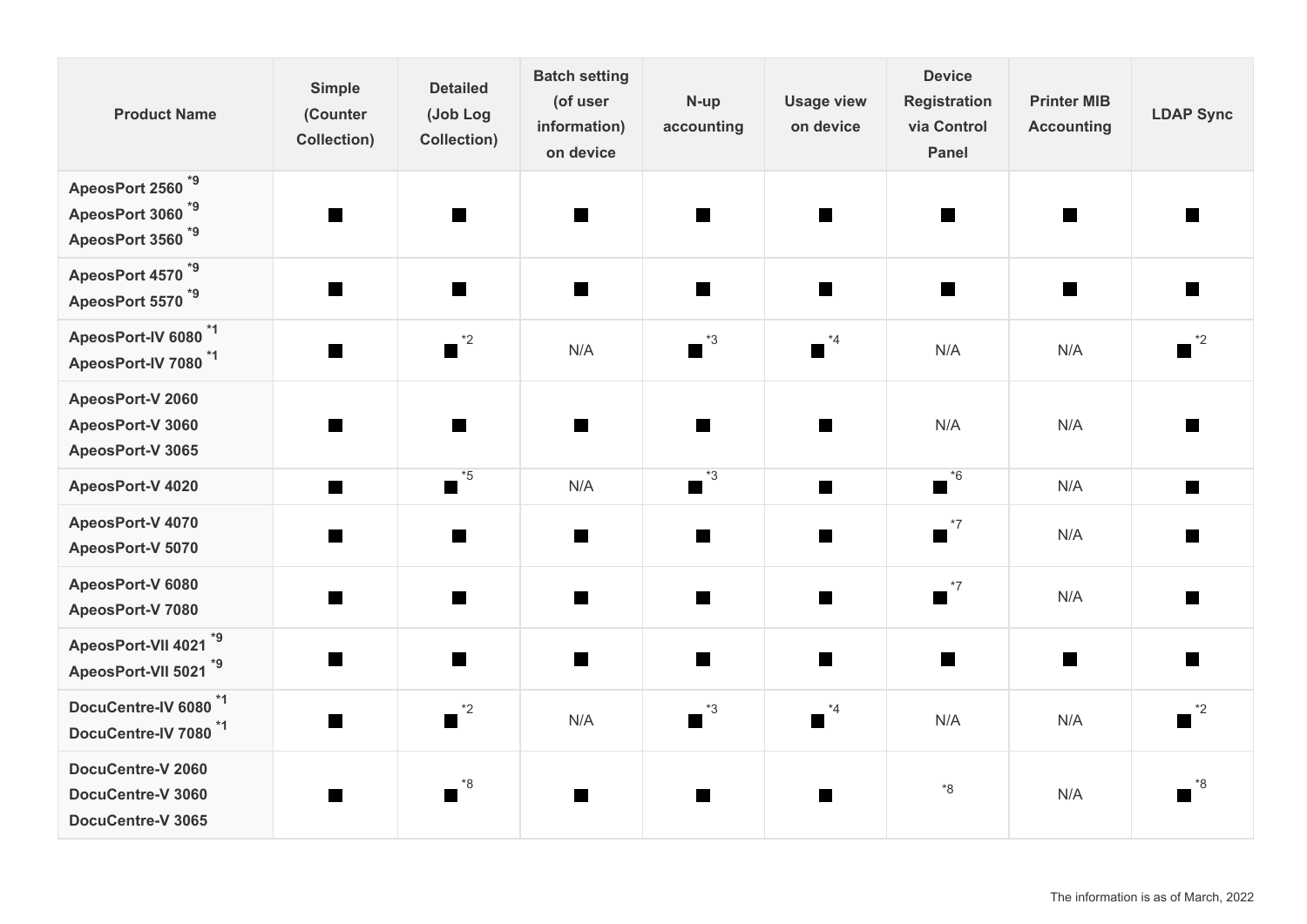| <b>Product Name</b>                    | Simple<br>(Counter<br>Collection) | <b>Detailed</b><br>(Job Log<br>Collection) | <b>Batch setting</b><br>(of user<br>information)<br>on device | N-up<br>accounting | <b>Usage view</b><br>on device | <b>Device</b><br><b>Registration</b><br>via Control<br>Panel | <b>Printer MIB</b><br><b>Accounting</b> | <b>LDAP Sync</b> |
|----------------------------------------|-----------------------------------|--------------------------------------------|---------------------------------------------------------------|--------------------|--------------------------------|--------------------------------------------------------------|-----------------------------------------|------------------|
| DocuCentre-V 4070<br>DocuCentre-V 5070 |                                   |                                            | $\blacksquare$                                                |                    |                                | $*7$                                                         | N/A                                     |                  |
| DocuCentre-V 6080<br>DocuCentre-V 7080 |                                   |                                            | $\blacksquare$                                                |                    |                                | $*7$                                                         | N/A                                     |                  |

Note: Products for sale may differ according to country or region. For more information, please contact the FUJIFILM Business Innovation office or authorized dealers in each country/region.

Note: Simple (Counter Collection) is available only when [Local Authentication] is selected in [Authentication Settings].

Note: The conditions above are satisfied when the device is equipped with a network port (Printer Kit) and is capable of TCP/IP communication.

Note: Subscription to EP-BB MFD management service is required to start the Device Log Service.

Note: Our customer engineer will make the necessary settings for EP-BB on the device unit based on customer demand.

Note: Supported models and product specifications are subject to change due to improvements without prior notice.

Note: Multifunction Device Linkage Tool is required to view usage on devices.

\*1: Extensible Customization Kit is required. Other options may be required for installation depending on the model.

\*2: Detailed (Job Log Collection) is available only on CPS models.

\*3: N-up accounting is available for Detailed Notification (Job Log Collection) but not for Simple Notification (Counter Collection).

\*4: Multifunction Device Control Panel is displayed in full screen size only.

\*5: Controller ROM should be ver. 1.4.3 or higher.

\*6: Controller ROM should be ver. 1.2.7 or higher.

\*7: Controller ROM should be ver. 1.0.13 or higher.

\*8: Controller ROM should be ver. 1.2.10 or higher.

\*9: Controller ROM should be ver. 1.60.1 or higher.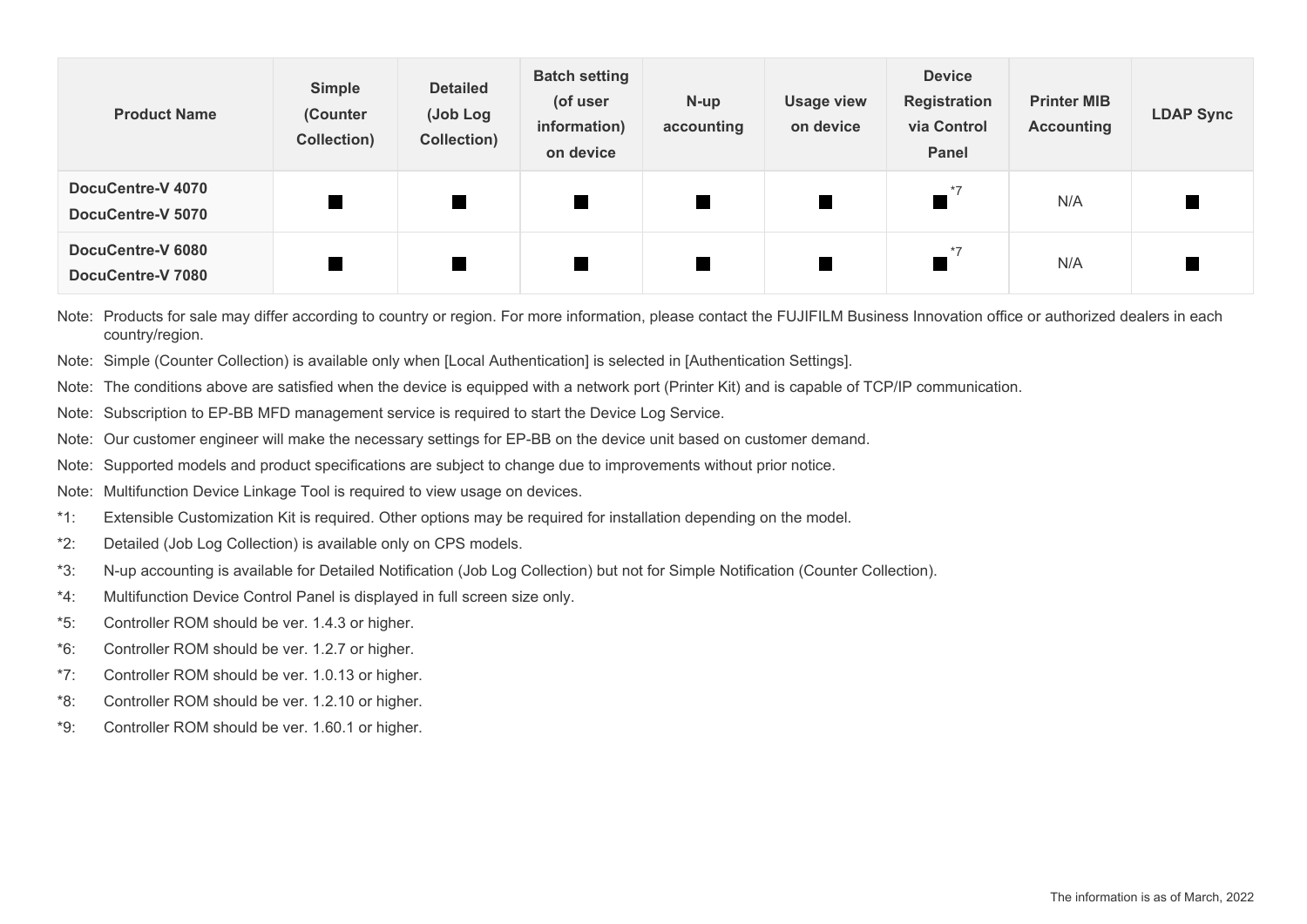#### **Mono printer**

| <b>Product Name</b>                                      | Simple<br>(Counter<br>Collection) | <b>Detailed</b><br>(Job Log<br>Collection) | <b>Batch setting</b><br>(of user<br>information)<br>on device | $N$ -up<br>accounting | <b>Usage view</b><br>on device | <b>Device</b><br><b>Registration</b><br>via Control<br><b>Panel</b> | <b>Printer MIB</b><br><b>Accounting</b> | <b>LDAP Sync</b> |
|----------------------------------------------------------|-----------------------------------|--------------------------------------------|---------------------------------------------------------------|-----------------------|--------------------------------|---------------------------------------------------------------------|-----------------------------------------|------------------|
| DocuPrint 3205 d<br>DocuPrint 3505 d<br>DocuPrint 4405 d |                                   | *2<br>$\blacksquare$                       | $\blacksquare$                                                |                       | N/A                            | N/A                                                                 |                                         |                  |
| DocuPrint 5100 d <sup>*1</sup>                           |                                   |                                            | $\blacksquare$                                                |                       | N/A                            | N/A                                                                 | N/A                                     |                  |

Note: Products for sale may differ according to country or region. For more information, please contact the FUJIFILM Business Innovation office or authorized dealers in each country/region.

Note: Simple (Counter Collection) is available only when [Local Authentication] is selected in [Authentication Settings].

Note: The conditions above are satisfied when the device is equipped with a network port (Printer Kit) and is capable of TCP/IP communication.

Note: Subscription to EP-BB MFD management service is required to start the Device Log Service. Service contract is required to use the EP-BB service.

Note: Our customer engineer will make the necessary settings for EP-BB on the device unit based on customer demand.

Note: Supported models and product specifications are subject to change due to improvements without prior notice.

Note: Multifunction Device Linkage Tool is required to view usage on devices.

\*1: Needs to be equipped with HDD Extension Kit.

\*2: Controller ROM should be ver. 1.0.17 or higher.

## **Production Colour**

| <b>Product Name</b>                                                  | Simple<br>(Counter<br><b>Collection)</b> | <b>Detailed</b><br>(Job Log<br>Collection) | <b>Batch setting</b><br>(of user<br>information)<br>on device | $N-up$<br>accounting | <b>Usage view</b><br>on device | <b>Device</b><br><b>Registration</b><br>via Control<br>Panel | <b>Printer MIB</b><br><b>Accounting</b> | <b>LDAP Sync</b> |
|----------------------------------------------------------------------|------------------------------------------|--------------------------------------------|---------------------------------------------------------------|----------------------|--------------------------------|--------------------------------------------------------------|-----------------------------------------|------------------|
| <b>ApeosPro C650</b><br><b>ApeosPro C750</b><br><b>ApeosPro C810</b> |                                          |                                            |                                                               |                      |                                |                                                              |                                         |                  |